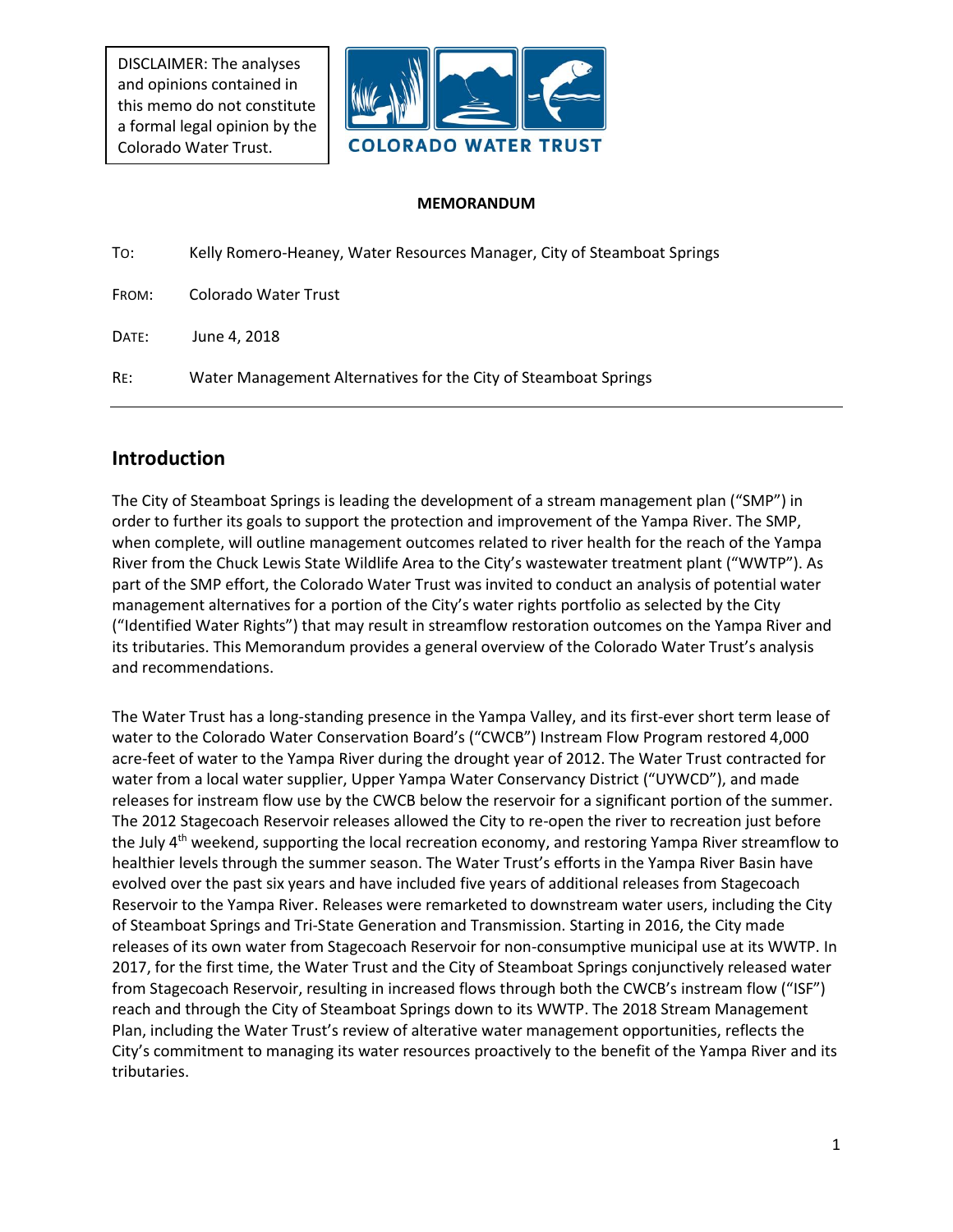# **Project Approach**

Between 2017 and early 2018, the City of Steamboat Springs, along with its consultants and stakeholders, developed eight management objectives that are intended to provide measurable outcomes that help to achieve the Stream Management Plan's goals. These objectives range from protection of the Yampa River's natural flow regime, to maintaining natural forest cover in the watershed, to maintaining or improving riparian vegetation extent and condition. The Water Trust's review of the Identified Water Rights focused on providing streamflow to meet management objectives 6-8. Objectives 6-8 cover the protection of native fish populations, the promotion of a self-reproducing sport fishery, and compliance with State water quality standards and regulations.

In late 2017, the City's consultant team (Lotic Hydrological, EcoMetrics, and Acclivity Associates) completed the Yampa River Health Assessment, and the results related to compliance with State temperature standards were summarized in a February 2018 report detailing water temperature management opportunities<sup>1</sup> on the Yampa River ("Temperature Report"). The Temperature Report investigated the physical processes driving exceedances of water quality standards by the City, and attempted to identify management opportunities that would address these exceedances. Generally, results predict that every additional 5 cfs released from Stagecoach Reservoir will result in an estimated 0.1-0.2°C decrease in water temperature at the City's WWTP. The Temperature Report goes on to describe opportunities related to riparian shading that may increase the efficacy of any water management alternatives focused on water temperature.

The study area defined for the Water Trust's review includes Stagecoach Reservoir, the Yampa River between Stagecoach Reservoir and the City's WWTP, and the following tributaries of the Yampa River: Spring Creek, Soda Creek, Butcherknife Creek, and Walton Creek ("Study Area"). The Water Trust assessed opportunities to use the Identified Water Rights to meet flow needs outlined in the Temperature Report and flow needs related to aquatic habitat as quantified by the CWCB in its instream flow appropriations (described below). In addition, the City owns a recreational in-channel diversion ("RICD") water right decreed in 03CW86. The RICD water right may benefit from deliveries of stored water between April 15 and August 15.

The Water Trust reviewed water court decrees, agreements, engineering reports, stream gage records, and other documents including information about CWCB's ISF water rights within the Study Area. Out of this initial review, the Water Trust will provide specific recommendations regarding potential alternative management strategies to the City for the Identified Water Rights.

# **CWCB Instream Flow Water Rights**

 $\overline{\phantom{a}}$ 

The CWCB is the only entity authorized to hold instream flow water rights in Colorado. The CWCB's Instream Flow Program has the ability to adjudicate instream flow water rights through either new appropriations, which create new junior instream flow water rights that preserve the natural environment to a reasonable degree, or through water right acquisitions, which allow the CWCB to

<sup>1</sup>EcoMetrics, Lotic Hydrological, Acclivity Associates. 2018. *Water Temperature Management Opportunities on the Yampa River*.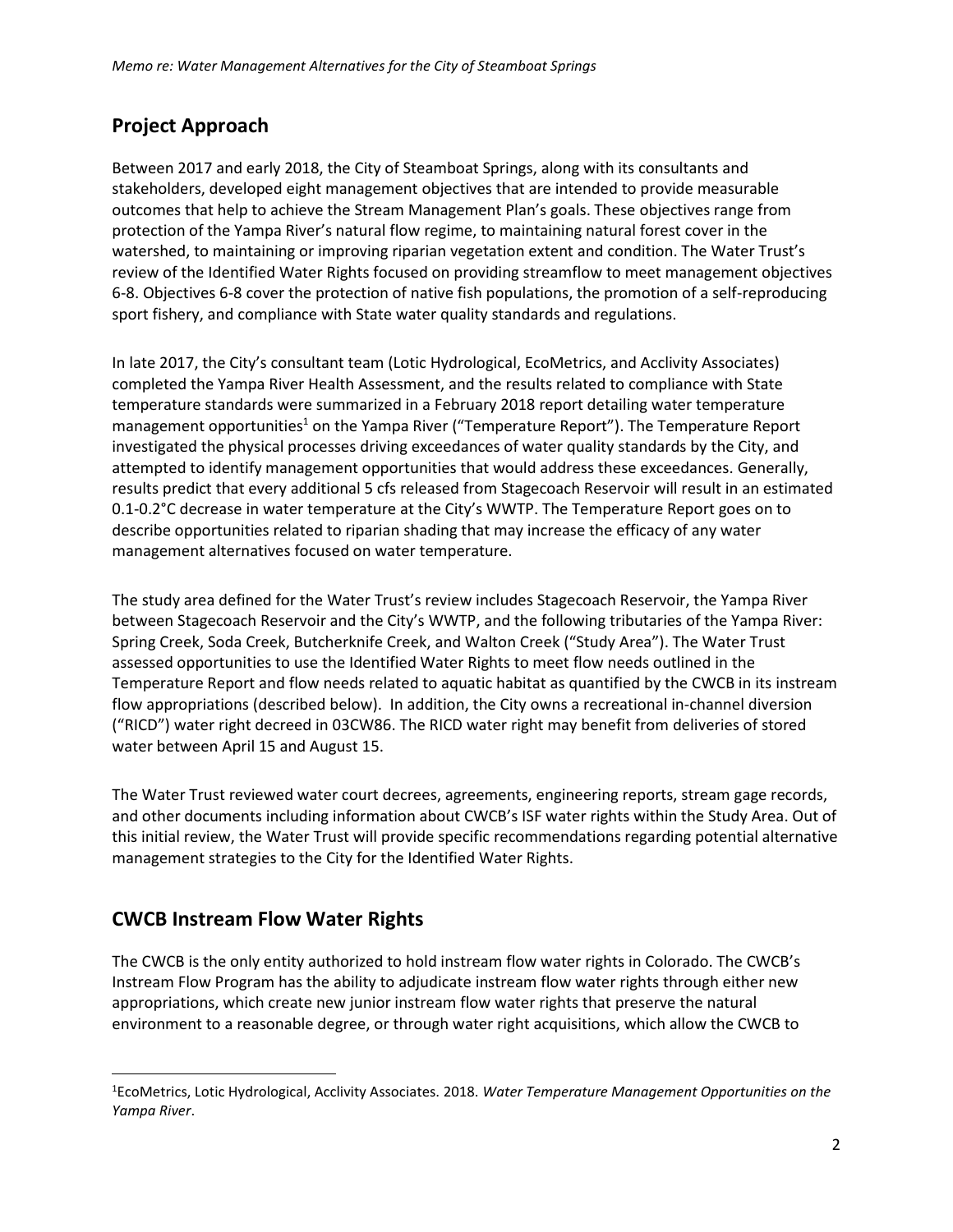acquire senior water rights to rights to preserve or improve the natural environment<sup>2</sup>. While junior appropriations are helpful to protect against future water development, these appropriations are limited by water availability, meaning they cannot add water to a depleted stream. Water acquisitions, however, may restore flows to previously depleted streams using senior water rights. Not all water acquisitions are permanent, as more fully described in the Alternative Water Management Strategies section of this Memorandum. The process for appropriating or acquiring instream flow water rights includes determining the flows necessary to preserve and/or improve the natural environment. The Water Trust reviewed the CWCB's flow determinations as well as streamflow data to assess the timing and magnitude of any shortage to the CWCB's ISF water rights in the Study Area.

There are nine decreed instream flow water rights in the Study Area that were included in our analysis (see Table 1). Instream flow reaches are important to consider because they may allow water right owners to lease or otherwise convey water for instream flow use that can be protected through a specified reach, or because they quantify flow amounts that may be used to preserve or improve the natural environment to a reasonable degree.

| Case No.  | <b>Stream</b>       | <b>Segment</b>                                                                      | Length<br>(miles) | <b>Amount</b>                                             | Approp.<br>Date | <b>ISF Type</b>         |
|-----------|---------------------|-------------------------------------------------------------------------------------|-------------------|-----------------------------------------------------------|-----------------|-------------------------|
| 01CW0106  | Yampa River         | Confluence with<br><b>Morrison Creek</b><br>to Inlet Lake<br>Catamount<br>Reservoir | 5.4               | 72.5 cfs<br>$(4/1 - 8/14)$<br>47.5 cfs<br>$(8/15 - 3/31)$ | 7/24/2001       | Junior<br>Appropriation |
| W-1303-77 | <b>Walton Creek</b> | Headwaters to<br><b>Walton Creek</b><br>Campground                                  | 1.5               | 3 cfs (1/1 -<br>12/31                                     | 9/23/1977       | Junior<br>Appropriation |
| W-1304-77 | <b>Walton Creek</b> | <b>Walton Creek</b><br>Campground to<br>Confluence with<br><b>Fishhook Creek</b>    | 3                 | 5 cfs (1/1 -<br>12/31                                     | 9/23/1977       | Junior<br>Appropriation |
| W-1311-77 | <b>Walton Creek</b> | Confluence with<br><b>Fishhook Creek</b><br>to USGS Gage                            | 3                 | 10 cfs (1/1 -<br>12/31                                    | 9/23/1977       | Junior<br>Appropriation |
| 79CW0102  | <b>Walton Creek</b> | USGS gage to<br><b>Walton Creek</b><br><b>Ditch</b>                                 | 0.2               | 16 cfs (1/1 -<br>12/31                                    | 3/14/1979       | Junior<br>Appropriation |
| W-1378-77 | <b>Spring Creek</b> | Headwaters to<br>Confluence with<br><b>Water Reservoir</b>                          | 6                 | 2 cfs (1/1 -<br>12/31                                     | 9/23/1977       | Junior<br>Appropriation |

#### **Table 1. CWCB ISF Water Rights Within Study Area**

 $\overline{a}$ 

<sup>2</sup> §37-92-102, C.R.S.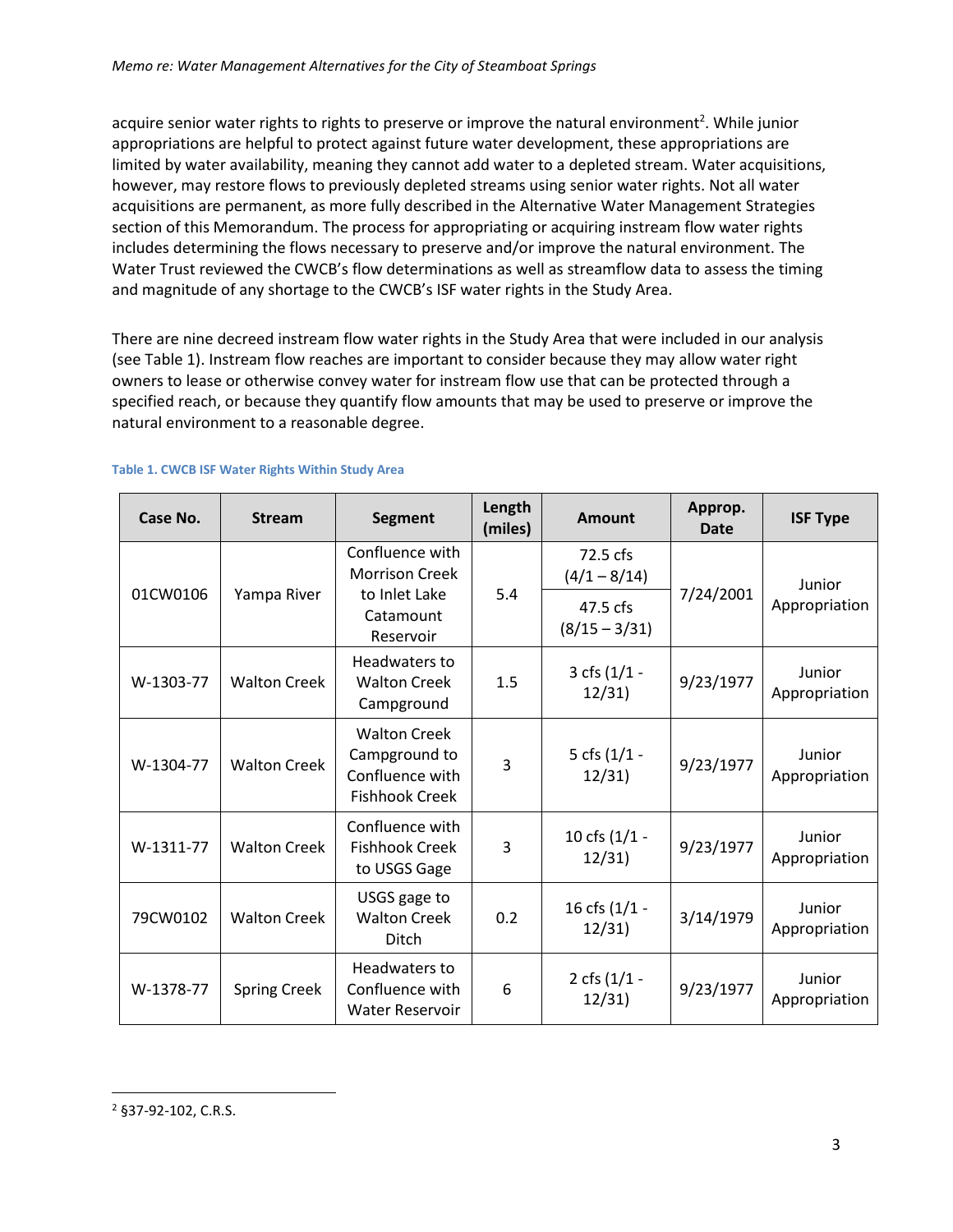| Case No.  | <b>Stream</b>            | <b>Segment</b>                                                                    | Length<br>(miles) | <b>Amount</b>           | Approp.<br>Date | <b>ISF Type</b>         |
|-----------|--------------------------|-----------------------------------------------------------------------------------|-------------------|-------------------------|-----------------|-------------------------|
| W-1377-77 | <b>Spring Creek</b>      | Confluence with<br><b>Water Reservoir</b><br>to Confluence<br>with Yampa<br>River | 1                 | 3 cfs (1.1 -<br>12/31   | 9/23/1977       | Junior<br>Appropriation |
| W-1375-77 | South Fork<br>Soda Creek | Headwaters to<br>confluence with<br>Soda Creek                                    | 3                 | 1 cfs $(1/1 -$<br>12/31 | 9/23/1977       | Junior<br>Appropriation |
| W-1376-77 | Soda Creek               | Headwaters to<br><b>Forest Service</b><br>Boundary                                | 7                 | 5 cfs $(1/1 -$<br>12/31 | 9/23/1977       | Junior<br>Appropriation |

#### *Yampa River ISF*

There is one decreed ISF water right on the Yampa River ("Yampa ISF"), appropriated by the CWCB in 2001. The Yampa ISF begins at the Yampa River's confluence with Morrison Creek and extends downstream to the inlet to Lake Catamount Reservoir, a distance of 5.4 miles. Streamflow is often below the Yampa ISF decreed amount, and releases from Stagecoach Reservoir pursuant to the Water Trust/CWCB's first-ever Temporary Loan of water to ISF under 37-83-105, C.R.S. increased flows up to the decreed amount. Since 2012, the Water Trust and the City combined have released over 10,000 acre-feet of water from Stagecoach Reservoir to the Yampa River, both for instream flow use, and for downstream non-consumptive municipal use by the City at its WWTP. The Yampa ISF is an important water right to consider when assessing alternative management options for the City's Stagecoach Reservoir contract as it provides a legal mechanism for releasing water from Stagecoach Reservoir for decreed beneficial use, in addition to municipal use by the City. Catamount Metropolitan District, who owns and operates Lake Catamount, has voluntarily bypassed the Water Trust releases through Lake Catamount. When the City makes downstream use of water released from Stagecoach Reservoir, administration through Lake Catamount may also be possible.

### *Walton Creek ISF*

There are four decreed ISF water rights on Walton Creek: Case No. W-1303-77, appropriated in 1977 for 3 cfs year-round; Case No. W-1304-77, appropriated in 1977 for 5 cfs year-round; Case No. W-1311-77, appropriated in 1977 for 10 cfs year-round; and Case No. 79CW0102, appropriated in 1979 for 16 cfs year-round. The ISF reaches on Walton Creek extend from its headwaters to the Walton Creek Ditch, but do not extend downstream to the Yampa River, likely because there was no water available for appropriation downstream of the Walton Creek Ditch.

### *Spring Creek ISF*

There are two decreed ISF water rights on Spring Creek – Case Nos. W-1378-77 and W-1377-77 (Upper Spring Creek ISF and Lower Spring Creek ISF). Both water rights were appropriated by the CWCB in 1977 for 2 cfs and 3 cfs, respectively. The Upper Spring Creek ISF covers six miles of stream from its headwaters to its confluence with "Water Reservoir" aka the City's old Town Reservoirs on Spring Creek.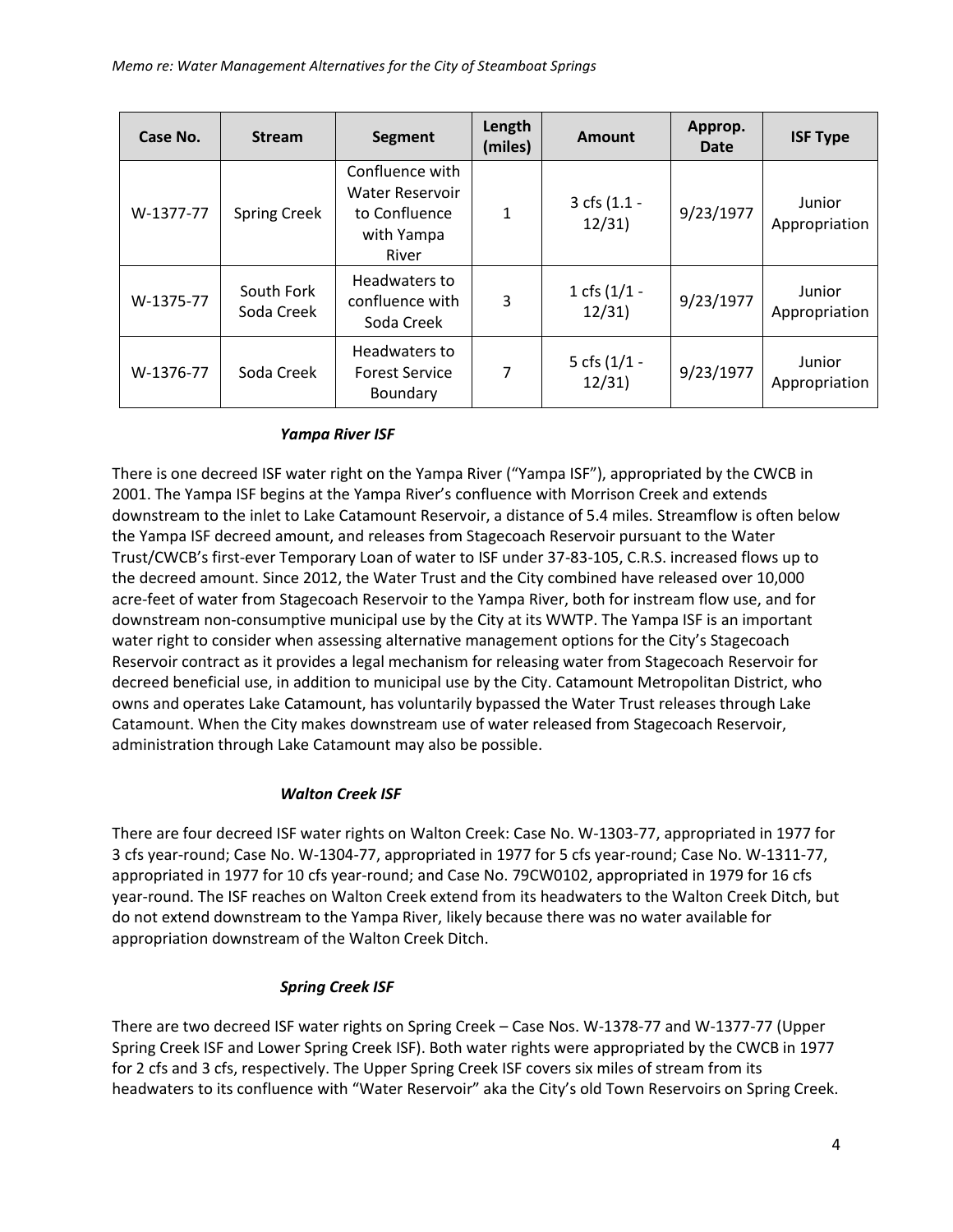The Lower Spring Creek ISF covers 1 mile or stream from its confluence with the "Water Reservoir" to its confluence with the Yampa River.

#### *Soda Creek ISF*

There is one decreed ISF water right on Soda Creek decreed in Case No. W-1376-77. This ISF water right was appropriated by the CWCB in 1977 for 5 cfs year-round and the decreed ISF reach is approximately seven miles long. In addition to the ISF on Soda Creek, there is an ISF water right on the South Fork of Soda Creek, tributary to Soda Creek. The South Fork Soda Creek ISF was decreed in W-1375-77 for 1 cfs year-round, and the decreed ISF reach is approximately three miles long.

# **Existing Streamflow Conditions**

### **Yampa River**

The Yampa River maintains a natural flow regime despite the presence of small reservoirs in its headwaters<sup>3</sup>. However, the Yampa River has suffered from low flows through the City of Steamboat Springs during recent drought years impacting the local recreation economy and causing exceedance of the State's water temperature standards meant to protect aquatic life. Even in average years, flows in the Yampa River can drop to levels that can stress fish and impact recreation. Streamflow data from 1990-2017 from the USGS gage 09239500 (YAMPA RIVER AT STEAMBOAT SPRINGS, CO), shows that the Yampa River frequently drops below 100 cfs in August and September. The City's 2003 Yampa River Management Plan defined 100 cfs as the level at which commercial tubing outfitters should suspend or reduce tubing operations<sup>4</sup>.

# **Walton Creek**

Walton Creek is a tributary of the Yampa River upstream of the City of Steamboat Springs. According to the Colorado Division of Water Resources' gage "WALTON CREEK NEAR STEAMBOAT SPRINGS, CO. (WLTNCKCO)," the Walton Creek ISF occasionally experiences low flow conditions (below the ISF amount) in July, and frequently experiences low flow conditions in August-October.

# **Spring Creek**

Spring Creek is a tributary of the Yampa River in the City of Steamboat Springs. Spring Creek exhibits low flows during the irrigation season and is subject to dry-up at regular intervals<sup>5</sup>. There is no modern gage on Spring Creek, but a historical gage in the Upper Spring Creek ISF reach (USGS 09239400 SPRING CREEK NEAR STEAMBOAT SPRINGS) shows that the ISF may face low flows starting in mid-late July that last through October.

# **Butcherknife Creek**

 $\overline{a}$ 

Butcherknife Creek is a tributary of the Yampa River in the City of Steamboat Springs. There are no current or historic stream gages on Butcherknife Creek to provide estimates of low flow periods.

<sup>3</sup> EcoMetrics, Lotic Hydrological, Acclivity Associates. 2017. *Yampa River Health Assessment Report*.

<sup>4</sup> City of Steamboat Springs. 2003. *Yampa River Management Plan*.

<sup>&</sup>lt;sup>5</sup> K. Romero-Heaney. Personal communication, April 23rd, 2018.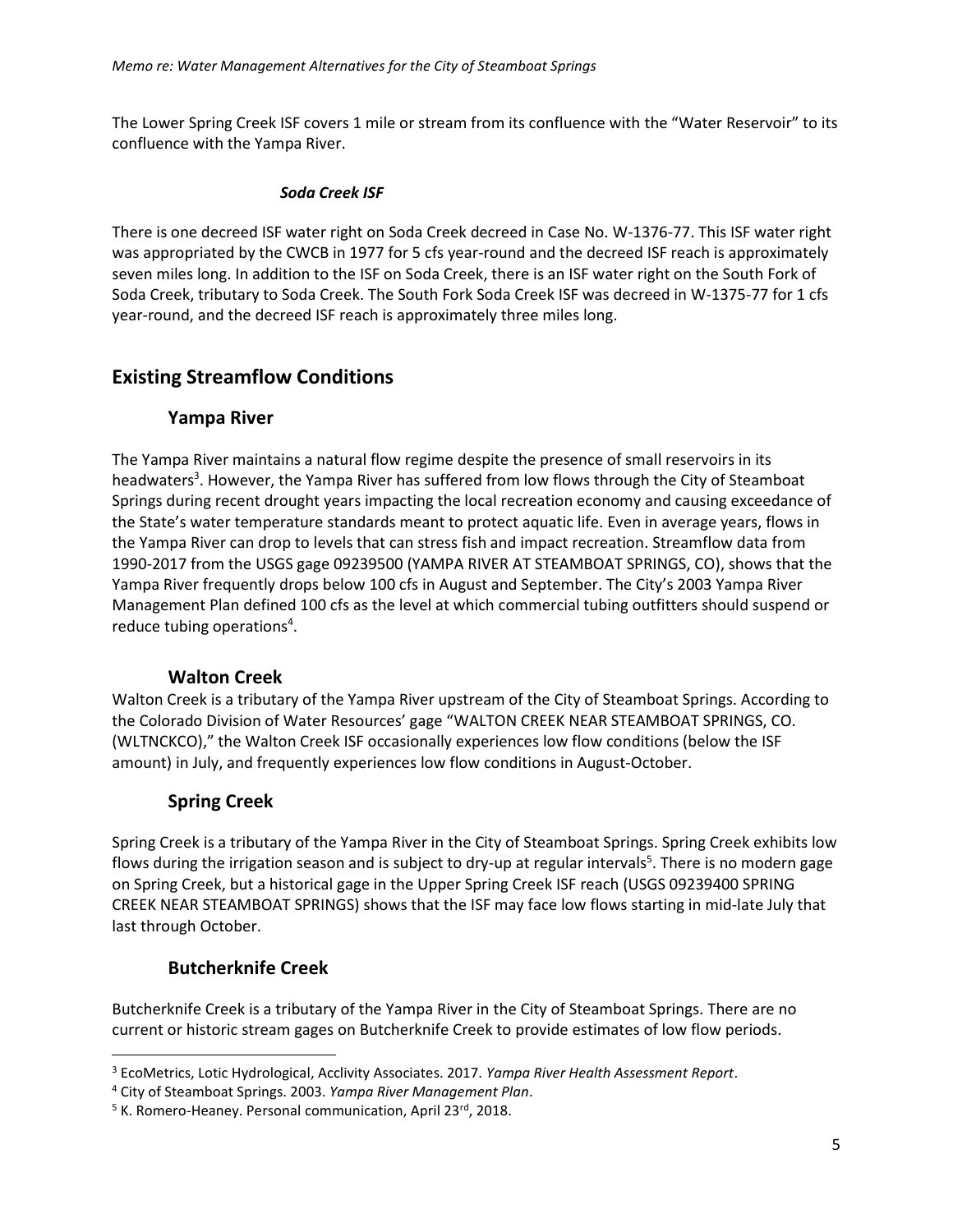Diversion records from CDSS<sup>6</sup> for Butcherknife Creek indicate that it may exhibit low flows during the irrigation season beginning in July.

# **Soda Creek**

 $\overline{\phantom{a}}$ 

Soda Creek is a tributary of the Yampa River in the City of Steamboat Springs. There are no current or historic stream gages on Soda Creek to provide estimates of low flow periods. Administrative call records from CDSS for Soda Creek indicate that it may exhibit low flows during the late irrigation season, and beginning in July of dry years.

# **Alternative Water Management Strategies**

Broadly speaking, there are various means to restore streamflow: market-based transactions to benefit instream flows (the Water Trust's particular expertise); infrastructure projects, such as lining a ditch; and modifying operations, such as diverting water at an alternate location or diverting water at a better time for the source stream. Finding the right strategy for a water right requires a careful review and analysis of the water right, ditch system operations, and potential impacts to water right holders. While our review focused on market-based transactions, we also identified other types of opportunities, where applicable.

If structured properly, these transactions provide flexible ways for a water user to continue to own and at times use their water rights, while providing environmental benefits at other times. Each is authorized by Colorado statutes, and may require a water right quantification, public notice period, proof of noninjury and approval by the water court or state water officials. These transactions offer varying levels of flexibility (particularly for the water right owner), protection from diminishment/abandonment, and potential streamflow benefits, and are situational - requiring certain qualifying conditions to be effective flow restoration tools for any given water right. The contractual arrangements that form the basis of these transactions may be permanent or temporary. Table 2 provides a summary of the transactions available authorized by statute. Our review of the Identified Water Rights considered the specific statutory requirements described below. Only a subset of the alternative water management tools summarized in Table 2 were considered for the purposes of this review – other available streamflow restoration tools are presented for educational purposes only.

In some cases, modifications to water right operations, free from the requirements of formal water court or administrative approval, may yield streamflow benefits. These are often creative solutions that may include diversion re-timing, irrigation scheduling, or coordination of multiple diversions, to name some examples. Infrastructure upgrades can also produce streamflow benefits when they result in reduced diversions from source streams. These include projects such as: ditch lining, ditch piping, switching to more efficient irrigation systems, automated headgates, and more. Any potential project must be fully vetted from a technical and legal standpoint to determine risks and benefits before it may move forward.

<sup>6</sup> Colorado Division of Water Resources, Colorado Water Conservation Board 2018. Colorado's Decision Support Systems. http://cdss.state.co.us/Pages/CDSSHome.aspx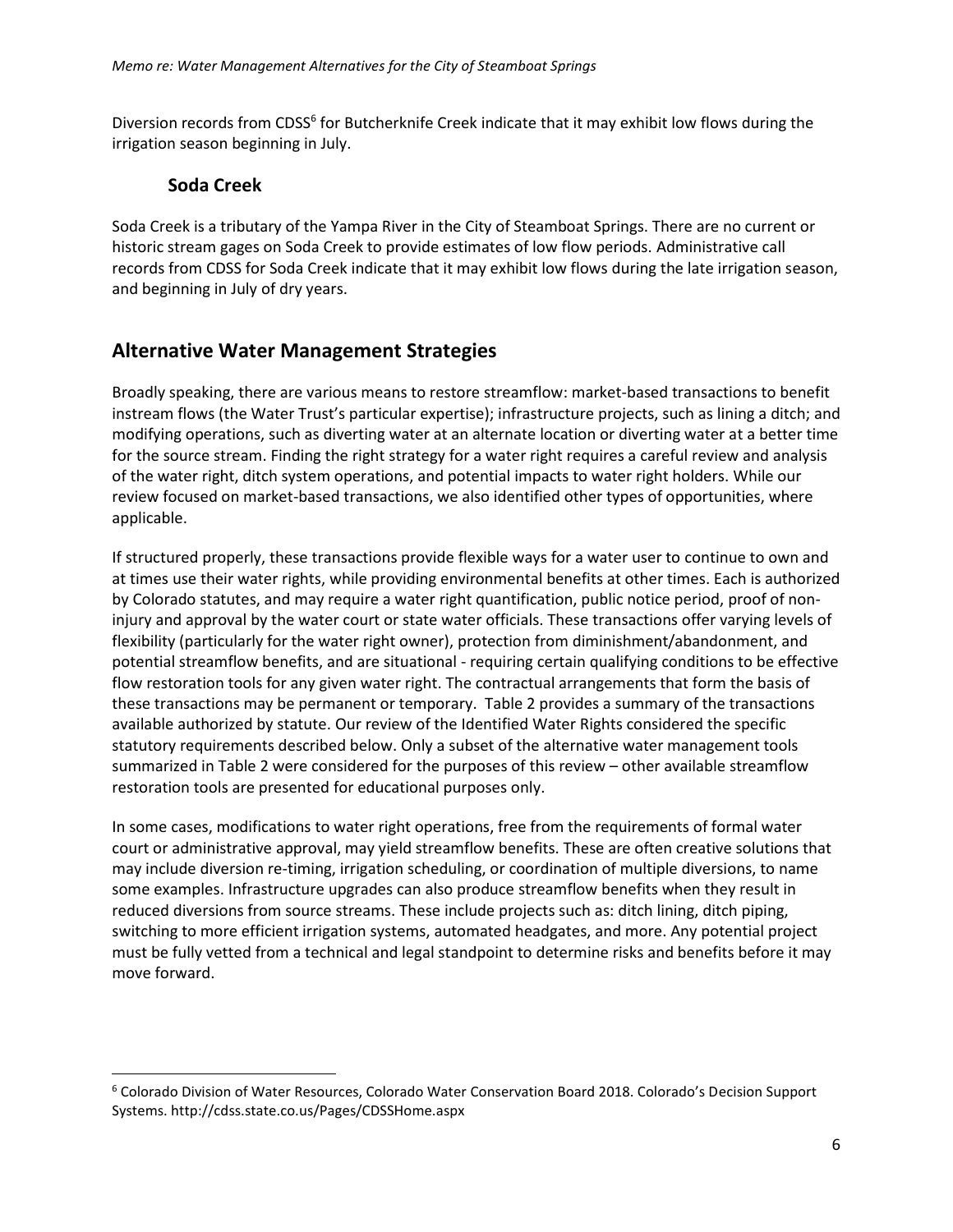#### **Table 2. Alternative Water Management Tools.**

| Tool                                                                                                         | Statute.<br>C.R.S.  | <b>Use</b>                                                                                                                   | Approval<br><b>Process</b>                                                               | <b>Term</b>                                                                                                     | <b>Comment</b>                                                                                                      | Water<br><b>Administrable</b><br>for Instream<br>Use? | <b>Protections</b><br>for HCU?  | <b>Protections</b><br>from<br><b>Abandonment</b> | <b>Used Before?</b>                                                    |
|--------------------------------------------------------------------------------------------------------------|---------------------|------------------------------------------------------------------------------------------------------------------------------|------------------------------------------------------------------------------------------|-----------------------------------------------------------------------------------------------------------------|---------------------------------------------------------------------------------------------------------------------|-------------------------------------------------------|---------------------------------|--------------------------------------------------|------------------------------------------------------------------------|
| <b>New ISF</b><br>Appropriation                                                                              | 37-92-102(3)        | Protect flows as they<br>exist at time of<br>appropriation; purpose<br>is to preserve the<br>existing natural<br>environment | $CWCB1$ &<br><b>Water Court</b>                                                          | Permanent                                                                                                       | New junior water right                                                                                              | Yes                                                   | N/A                             | N/A                                              | YES:<br><b>Thousands</b><br>statewide                                  |
| <b>ISF Water</b><br>Acquisition --<br><b>Permanent</b>                                                       | 37-92-102(3)        | Restore flows with<br>senior water rights;<br>Preserve or improve<br>the natural<br>environment                              | $CWCB2$ &<br><b>Water Court</b>                                                          | Permanent                                                                                                       | Direct flow or storage<br>rights; donations,<br>purchases, permanent<br>split-season uses,<br>contractual interests | Yes                                                   | $N/A$ .<br>Permanent<br>ISF use | N/A as long as<br>permanent ISF<br>use           | YES; Moser,<br>McKinley <sup>5</sup>                                   |
| <b>ISF Water</b><br>Acquisition--<br><b>Long Term</b><br><b>Leases</b>                                       | 37-92-102(3)        | Restore flows with<br>senior water rights;<br>Preserve or improve<br>the natural<br>environment                              | $CWCB2$ &<br><b>Water Court</b>                                                          | Contractual<br>(but prefer term<br>longer than 10<br>years)                                                     | Leases, Trust<br>Agreements, use of<br>available augmentation<br>water                                              | Yes                                                   | Yes, 37-92-<br>102(3)           | Yes, 37-92-<br>103(2)(b)(V)                      | YES; Pitkin<br>Co. <sup>6</sup>                                        |
| <b>ISF Water</b><br>Acquisition--<br><b>Temporary</b><br><b>Instream Flow</b><br>Lease $(3-in-10)$<br>Lease) | 37-83-105(2)        | Restore flows with<br>senior water rights;<br>Preserve the natural<br>environment                                            | CWCB <sup>3</sup> , DWR                                                                  | 3 uses in 10<br>years, 120<br>days/year, non-<br>renewable                                                      | Must use with existing but<br>water-short ISF                                                                       | Yes                                                   | Yes, 37-83-<br>105(2)(c)        | Yes, 37-92-<br>103(2)(b)(V)                      | YES; Winter<br>Park Ranch<br>W&S District <sup>5</sup> .<br>and others |
| Ag to Ag Lease<br>to Downstream<br><b>User</b>                                                               | $37 - 83 - 105(1)$  | Potential incidental flow<br>benefits to the<br>intervening stream<br>reach                                                  | <b>DWR</b>                                                                               | 180 days/<br>calendar year                                                                                      | Must involve water rights<br>decreed "solely for<br>agricultural irrigation<br>purposes"                            | <b>No</b>                                             | N/A                             | N/A                                              | Not sure                                                               |
| Water<br><b>Conservation</b><br>Programs                                                                     | 37-92-<br>305(3)(c) | Restore flows through<br>voluntary reduced<br>diversions                                                                     | Enrollment in<br>Water<br>Conservation<br>Program<br>approved by<br>authorized<br>entity | 5 years in any<br>consecutive 10<br>year period;<br>unlimited use if<br>under a<br>specified<br>federal program | Applicable in all water<br>divisions EXCEPT<br>Division 7                                                           | <b>No</b>                                             | Yes, 37-92-<br>305(3)(c)        | Yes, 37-92-<br>103(2)(b)(l)                      | YES: Rio<br>Colorado $5$ .<br>SCPP projects                            |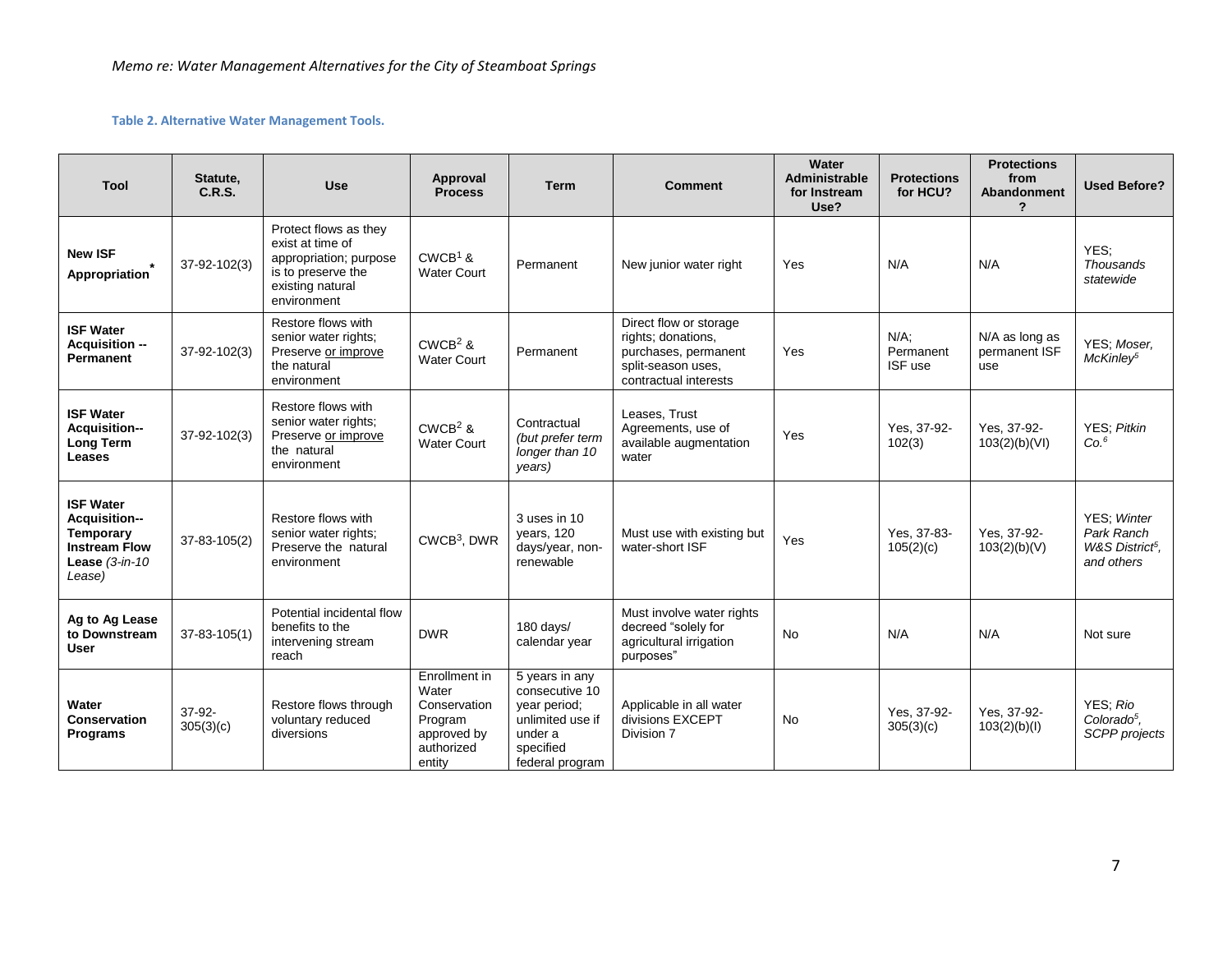| Tool                                                                                                       | Statute,<br>C.R.S. | <b>Use</b>                                                                                       | Approval<br><b>Process</b>           | Term                                                   | <b>Comment</b>                                                                                                                                                                | Water<br>Administrable<br>for Instream<br>Use? | <b>Protections</b><br>for HCU?                                                             | <b>Protections</b><br>from<br><b>Abandonment</b><br>? | <b>Used Before?</b>                       |
|------------------------------------------------------------------------------------------------------------|--------------------|--------------------------------------------------------------------------------------------------|--------------------------------------|--------------------------------------------------------|-------------------------------------------------------------------------------------------------------------------------------------------------------------------------------|------------------------------------------------|--------------------------------------------------------------------------------------------|-------------------------------------------------------|-------------------------------------------|
| <b>Forbearance</b><br><b>Agreements</b>                                                                    | N/A                | Restore flows through<br>voluntary reduced<br>diversions                                         | Private<br>agreement                 | Contractual                                            | Impacts historical use of<br>water right (no HCU<br>protection); Might<br>consider Water<br><b>Conservation Program</b><br>instead                                            | <b>No</b>                                      | <b>No</b>                                                                                  | <b>No</b>                                             | YES: Wheeler<br>Ditch 2013 <sup>5</sup>   |
| Undecreed<br><b>Reservoir</b><br>Release                                                                   | N/A                | Restore flows with<br>storage water release                                                      | Private<br>agreement                 | Contractual                                            | The storage equivalent of<br>a forbearance agreement.<br>Reservoir risks refill next<br>year (can only refill under<br>free river conditions).                                | No                                             | No                                                                                         | No                                                    | YES; Big<br>Beaver Res.<br>2002           |
| <b>Substitute</b><br><b>Water Supply</b><br>Plan (For<br>pending Water<br>Court Cases)                     | 37-92-308(4)       | Pair with a pending<br>water acquisition to<br>preserve or improve<br>the natural<br>environment | <b>DWR</b>                           | 1 year approval                                        | Expedite ISF use of water<br>rights while water court<br>case for that use is<br>pending                                                                                      | Yes                                            | Same<br>protections<br>as for<br>Permanent<br>or Long<br><b>Term Water</b><br>Acquisitions | Yes. 37-92-<br>103(2)(b)(V)                           | YES: Gabino<br>Gallegos <sup>5</sup>      |
| <b>Substitute</b><br><b>Water Supply</b><br><b>Plan</b> (For stream<br>depletions of less<br>than 5 years) | 37-92-308(5)       | Restore flows with<br>senior water rights;<br>preserve or improve<br>the natural<br>environment  | DWR, CWCB <sup>2</sup><br>if ISF use | 1 year<br>approvals, up<br>to 5 years max<br>renewable | For temporary use of a<br>water right for ISF for 5<br>years or less                                                                                                          | Yes                                            | See Note <sup>4</sup>                                                                      | Yes, 37-92-<br>103(2)(b)(V)                           | Not for ISF<br>use                        |
| Interruptible<br><b>Water Supply</b><br>Agreement                                                          | 37-92-309          | Restore flows with<br>senior water rights;<br>preserve or improve<br>the natural<br>environment  | CWCB <sup>2</sup> , DWR              | 3 years in 10,<br>renewable<br>twice                   | Allows for the temporary<br>loan of one water right for<br>the use under another<br>water right                                                                               | Depends                                        | See Note <sup>4</sup><br>Could pair<br>with a Water<br>Conservation<br>Program             | Yes. 37-92-<br>103(2)(b)(V1)                          | <b>NO</b>                                 |
| <b>Simple Change</b><br>of Point of<br>Diversion to<br><b>Downstream</b><br>Location                       | 37-92-<br>305(3.5) | Restore flows between<br>old and new<br>downstream diversion<br>point                            | <b>Water Court</b>                   | N/A                                                    | Moving the diversion<br>point downstream may<br>increase flows for a<br>section of river; does not<br>require quantification of<br>water right under certain<br>circumstances | No                                             | $N/A$ ;<br>Decreed Use                                                                     | N/A; Decreed<br>Use                                   | Unknown for<br>flow<br>restoration<br>use |
| <b>Change of Point</b><br>of Diversion to<br>Downstream<br>Location                                        | 37-92-305(3)       | Restore flows between<br>old and new<br>downstream point of<br>diversion                         | <b>Water Court</b>                   | N/A                                                    | If circumstances are not<br>met for a simple change,<br>must then quantify water<br>right                                                                                     | <b>No</b>                                      | $N/A$ :<br>Decreed Use                                                                     | N/A: Decreed<br>Use                                   | <b>YES: Breem</b><br>Ditch <sup>5</sup>   |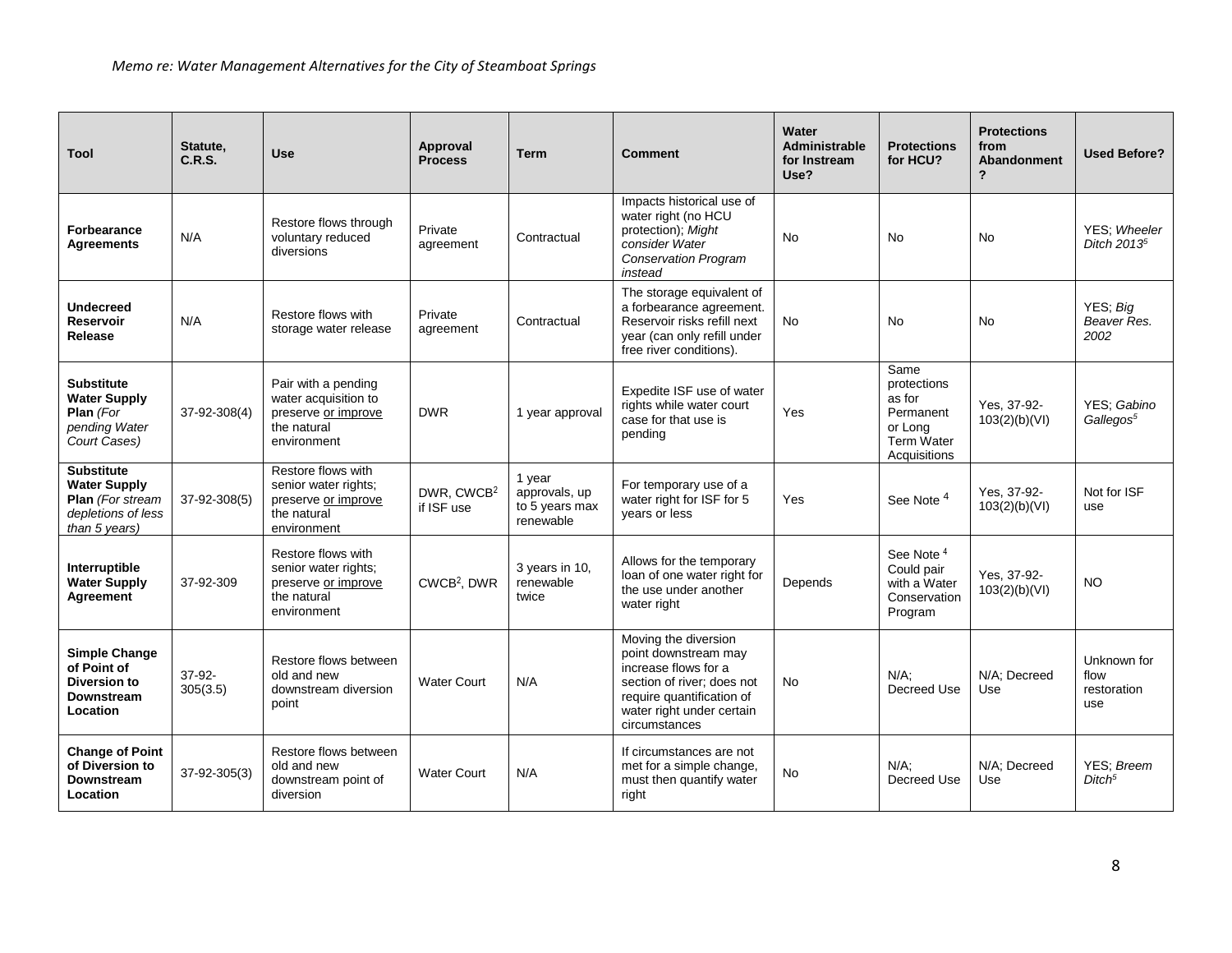| <b>Tool</b>                                                                           | Statute,<br>C.R.S.                 | <b>Use</b>                                                                                                                                          | Approval<br><b>Process</b> | <b>Term</b>                                         | <b>Comment</b>                                                                                                        | Water<br>Administrable<br>for Instream<br>Use?                                     | <b>Protections</b><br>for HCU? | <b>Protections</b><br>from<br>Abandonment | <b>Used Before?</b>                                                                                                |
|---------------------------------------------------------------------------------------|------------------------------------|-----------------------------------------------------------------------------------------------------------------------------------------------------|----------------------------|-----------------------------------------------------|-----------------------------------------------------------------------------------------------------------------------|------------------------------------------------------------------------------------|--------------------------------|-------------------------------------------|--------------------------------------------------------------------------------------------------------------------|
| <b>Strategic</b><br><b>Retirement of</b><br><b>Water Right</b>                        | N/A                                | Restore flows, or<br>protect against future<br>depletions                                                                                           | Private<br>agreement       | Permanent                                           | Retire conditional or<br>absolute water right,<br>particularly useful in<br>reaches with existing but<br>junior ISFs. | No                                                                                 | N/A                            | N/A                                       | YES: Three<br>Sisters Ditch <sup>5</sup>                                                                           |
| <b>Storage Water</b><br>Delivery for<br><b>Decreed Uses</b>                           | N/A                                | Storage releases add<br>water to rivers when<br>delivered for<br>downstream decreed<br>uses such as<br>augmentation,<br>municipal, or other<br>uses | Private<br>agreement       | Contractual                                         | Contractual delivery of<br>storage water for decreed<br>use                                                           | Depends on<br>decree;<br>possible<br>incidental flow<br>benefits<br>between points | $N/A$ :<br>Decreed Use         | N/A; Decreed<br>Use                       | YES; Florida<br><b>River ISF</b><br>augmentation;<br>Muni-rec<br>contracts:<br>Stagecoach<br>Res 2016 <sup>5</sup> |
| Storage<br>Release for In-<br>channel<br><b>Piscatorial Use</b>                       | Upper<br>Gunnison,<br>838 P.2d 840 | Restore flows with<br>reservoir release                                                                                                             | <b>Water Court</b>         | At discretion of<br>owner.<br>pursuant to<br>decree | <b>Exception to CWCB</b><br>exclusive authority for ISF                                                               | Yes, decreed<br>use                                                                | $N/A$ ;<br>Decreed Use         | N/A; Decreed<br>Use                       | YES, Taylor<br>Reservoir                                                                                           |
| <b>Rotational Crop</b><br><b>Management</b><br><b>Contracts for</b><br><b>ISF use</b> | $37-92-$<br>305(4)(a)(IV)          | Restore flows with<br>senior water rights                                                                                                           | CWCB <sup>2</sup>          | Contractual                                         | Useful with a group of<br>irrigators                                                                                  | Yes                                                                                | Yes, 37-92-<br>102(3)          | Yes, 37-92-<br>103(2)(b)(V)               | <b>NO</b>                                                                                                          |

NOTES

\* New ISF appropriations are not flow restoration tools, but are listed here for comparison purposes.

<sup>1</sup> CWCB New appropriation process usually requires 1-2 years to complete.

<sup>2</sup> CWCB water acquisition approval process requires 2 Board meetings; may require a hearing if requested.

<sup>3</sup> CWCB Director can approve temporary ISF leases once SEO determines non-injury; Board will confirm Director's decision at subsequent meeting.

<sup>4</sup> No specific statute, but case law may provide protections: *"By enacting these statutes, the General Assembly has authorized short-term changes that do not penalize the appropriator in any subsequent change of water right proceeding. The methodology for calculating historic consumptive use of the water rights over a representative period of time for a permanent change will not count or discount the years of authorized temporary use. The legislature clearly intended to promote flexibility in the administration of*  water rights, especially in the circumstances of temporarily transferring water from agricultural use to municipal use on a contract basis. It did not intend to penalize owners *of decreed appropriations for properly taking advantage of these statutes according to their terms." ISG, LLC v. Arkansas Valley Ditch Ass'n*, 120 P.3d 724, 734 (Colo. 2005) <sup>5</sup> Reference individual projects at: http://www.coloradowatertrust.org/impact/projects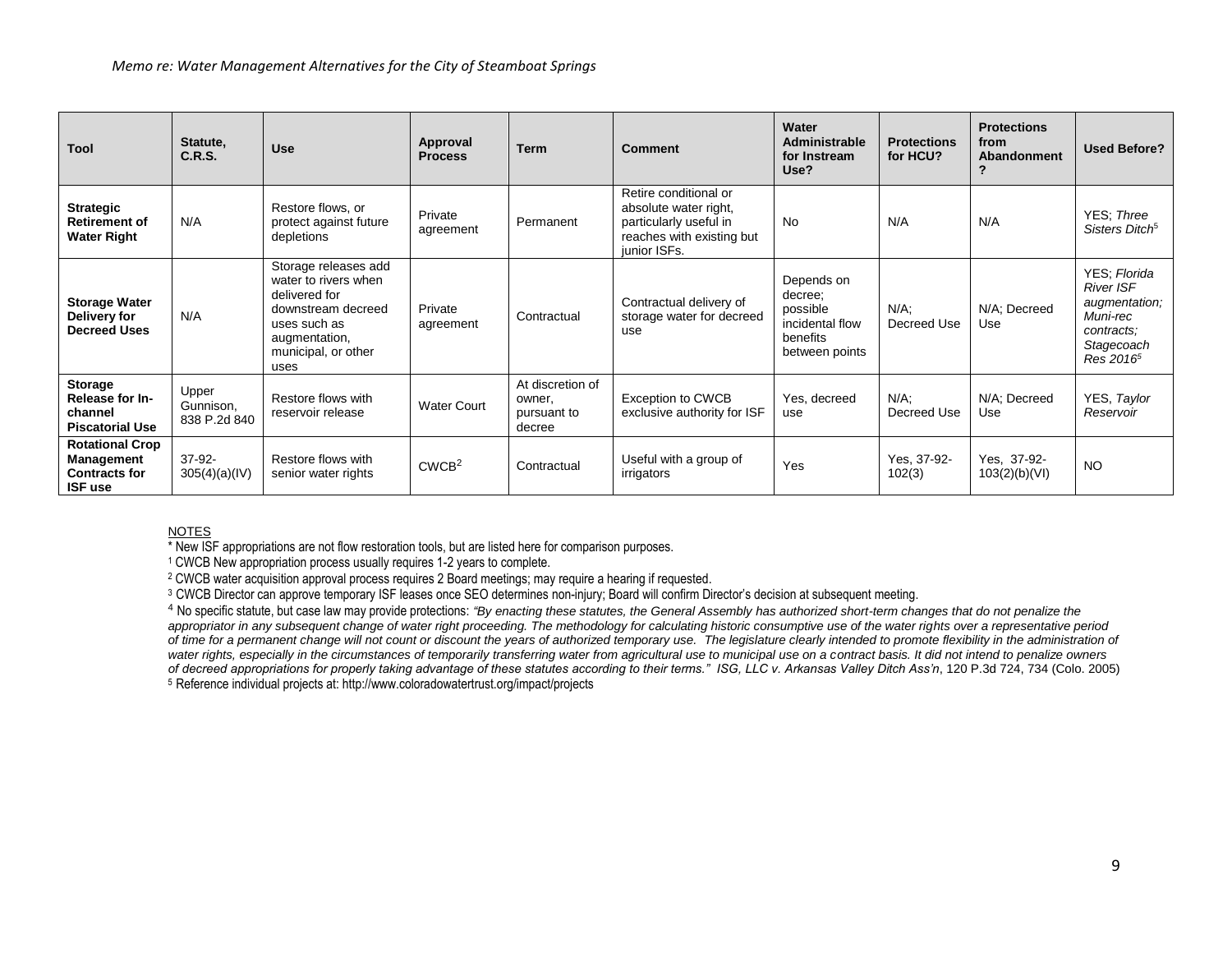#### **Water Court Transactions**

Water right owners can achieve the greatest certainty for their water management operations with permanent changes of water rights or long term leases which require a change of water right. These types of actions typically involve changing points of diversion to new or alternate locations, adding or changing types or places of beneficial use, or augmenting out of priority junior uses. Once approved, a permanent change of water right or plan for augmentation will allow for long term benefits under the new operations. Permanent transactions allow for administration by the Division Engineer, including the ability to place a call and shepherding of water through an instream flow reach.

### *Permanent/Long Term ISF Acquisition*

One of the ways to secure water for streamflow benefits is through an agreement with the Colorado Water Conservation Board and a permanent change of water rights to instream flow use by the CWCB. The CWCB's statutory authority for acquiring water is quite broad – this allows for flexible arrangements between the CWCB and a water user. Water acquisition transactions with the CWCB also require a separate process for CWCB Board approval, in addition to water court approval. In the early 1990's, the City of Boulder conveyed several senior water rights to the CWCB for instream flow use in Boulder Creek. Under this pioneering permanent transaction, the City developed a plan to re-operate its water rights to provide for both municipal use and to restore and protect flows in Boulder Creek during peak irrigation demands. The court decreed the requested changes including provisions for the rights to revert to the City during drought conditions, and also for City to use or remarket the water downstream of the instream flow uses. Other examples for instream flow partnerships with CWCB could include:

- adding senior water to existing, junior instream flow rights in order to "improve" the natural environment above the original filing, or to permanently restore flows to dry segments of stream that had no previously existing instream flow;
- securing split season (aka partial season or deficit irrigation) use of a water right for both consumptive and non-consumptive purposes;
- creating long term leases of water rights to secure instream flows for a specified period of time;
- adding instream flow use to protect augmentation deliveries to downstream senior water rights.

While the obvious benefits from these types of transactions include the greater certainty afforded by obtaining a water court decree for the new or changed uses, this greater certainty is borne out of a greater, and more expensive, process -- the most obvious of which is the water court process. In order to prove non-injury to other water right owners, it is necessary to complete a full engineering analysis for the subject water rights. And the costs of litigating contested issues can be an expensive venture. In considering use of this type of transaction, the expectation should be that the transactional benefits and certainty outweigh those potential costs.

### *Simple Change of Point of Diversion*

C.R.S. §37-92-305(3.5). For various reasons, a water user may wish to change the diversion location for a decreed water right. However, any change in point of diversion requires approval by the water court to ensure injury to other water users is prevented. In a typical change case, proving non-injury requires analyses to demonstrate that the change will not result in expanded use, and this quantification of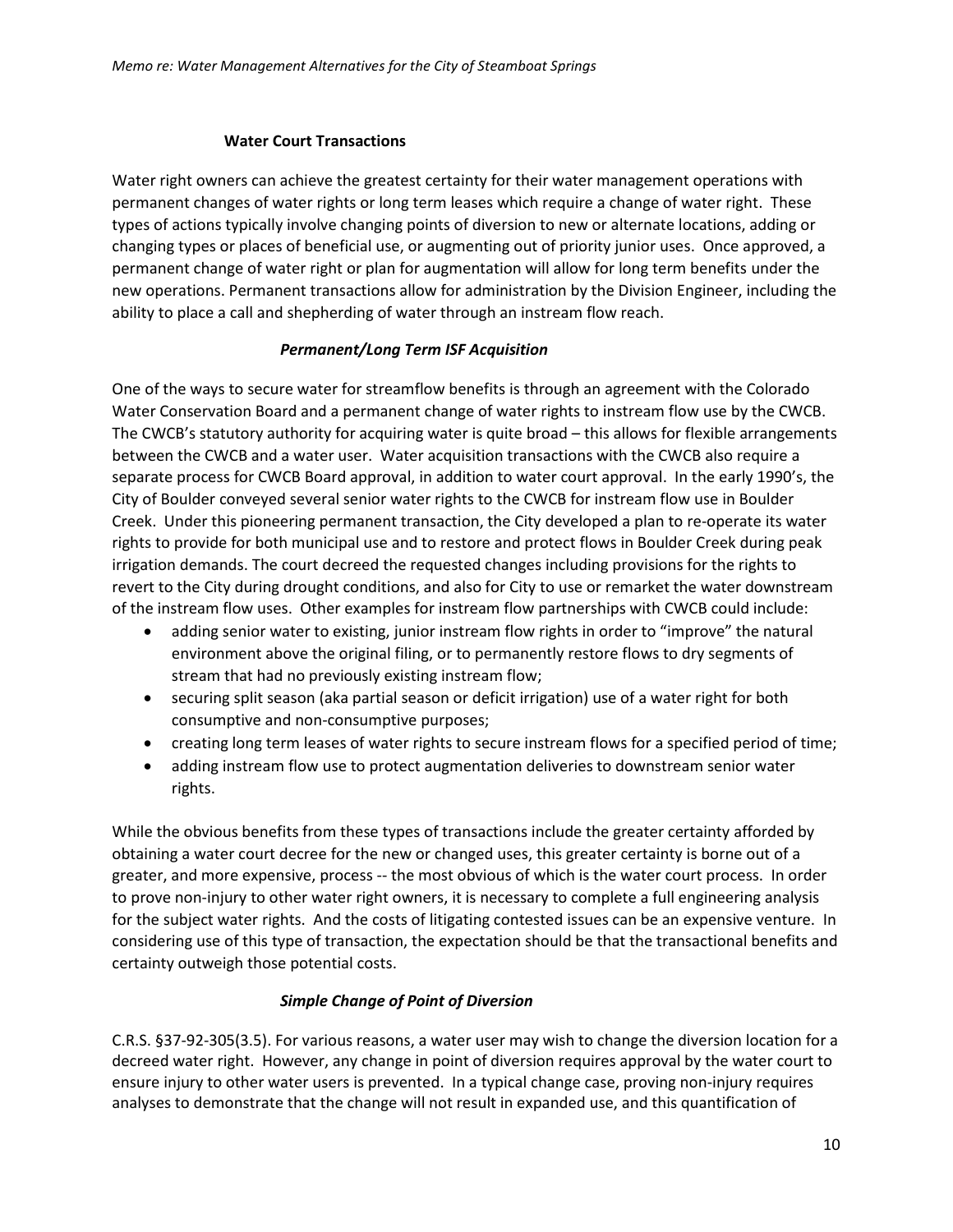historical use of an existing decreed water right has often been a risk water users are unwilling to take on.

In 2012, the legislature passed SB12-97 which created a streamlined approval process for water users simply wishing to change a point of diversion. This new streamlined process eliminates the need to quantify the water right to prove non-injury, thereby removing a major disincentive to a potential water user wishing to move a headgate. Under this new statute, a water user may file for a Simple Change of Point of Diversion as long as:

- 1. the change is a surface water to surface water change (i.e. switching the surface diversion to a shallow well would not be permitted under this law);
- 2. the change in point of diversion is the sole change claimed; and
- 3. there are no intervening surface diversions or points of inflow, including an instream flow water right (if point of diversion is moved upstream within ISF reach).

A Simple Change of Water Rights to a downstream point of diversion could be a useful tool for the City to provide incidental streamflow benefits to an intervening stream reach, or to improve riparian habitat by consolidating agricultural diversions at a single structure or, when possible, moving headgates downstream.

#### **Administrative Approval Transactions**

Unlike permanent actions that require water court approval, there are several temporary transactions available under state statutes that can facilitate water management objectives. These temporary transactions typically require only an administrative approval, operate for shorter terms, and require fewer technical analyses than permanent transactions. These temporary transactions can be very effective for managing drought or other transitory environmental conditions, or for assessing operational benefits prior to considering a permanent transaction.

#### *Ag to Ag Lease*

C.R.S. §37-83-105(1). Under an "Ag to Ag Lease", the *"owner of a water right decreed and used solely for agricultural irrigation purposes may loan all or a portion of the water right to another owner of a decreed water right on the same stream system and that is used solely for agricultural irrigation for no more than 180 days during any one calendar year if the division engineer approves such loan in advance and the loan does not cause injury to other decreed water rights."* Other than the 180 day operation per calendar year, there are no other limits in the statute governing how often the Ag to Ag Lease can be exercised. The statute requires a reasonable estimate of historical consumptive use, public notice to other water users, and a determination of non-injury by the state and division engineers. One of the most attractive features of this temporary transfer is that an Ag to Ag Lease can be quickly approved by the State and Division Engineers through an expedited administrative process after their determination that there will be no injury to other water rights, with the potential for unlimited subsequent renewals.

The legal authority for Ag to Ag leases or exchanges has been in place since the early 1900's, but the statute was significantly revised in 2003 to allow for loans of water for instream flow use. The statutory authority for temporary instream flow loans provided by section 37-83-105(2) (and described below) was exercised for the first time in 2012. However, it does not appear the updated process for section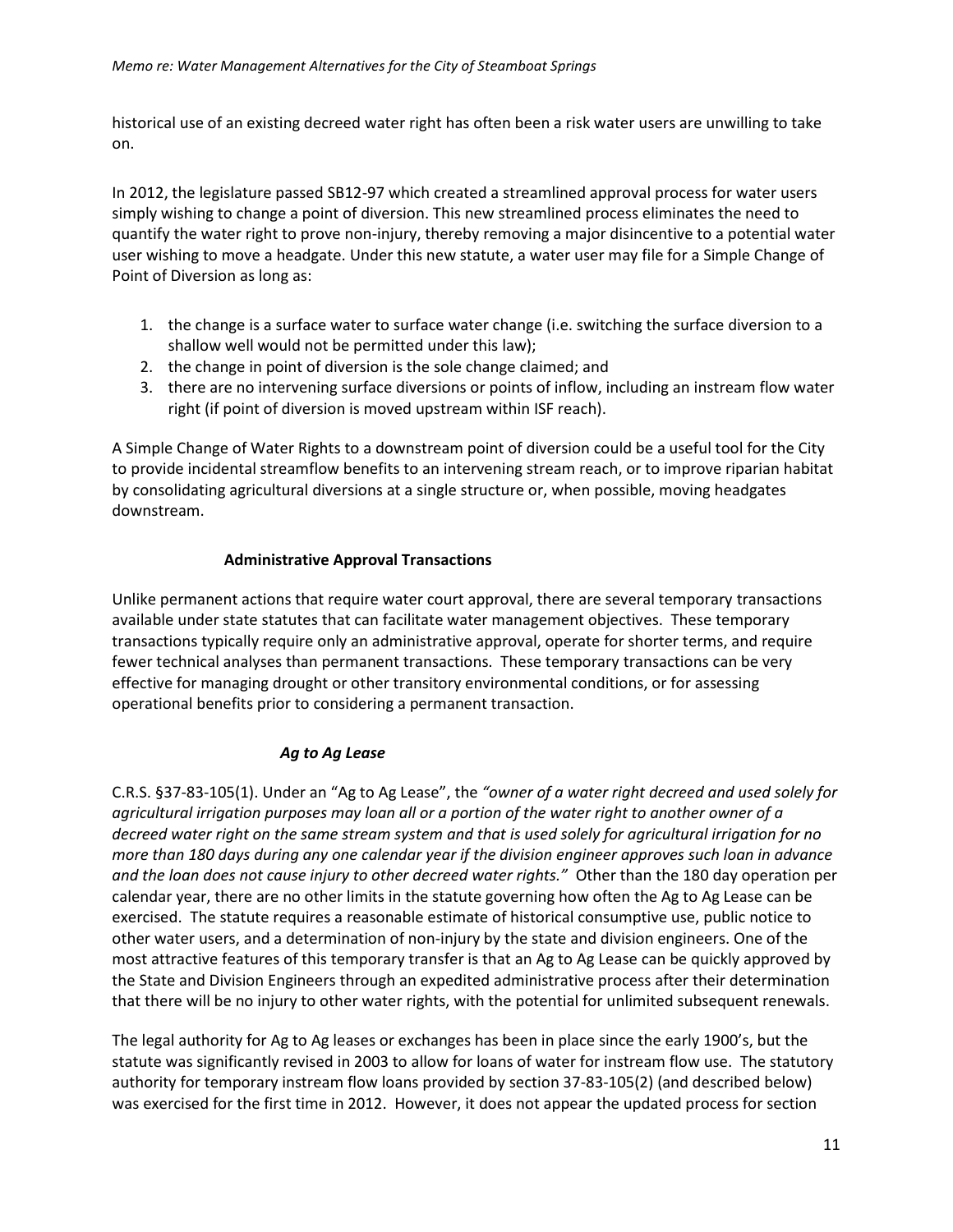37-83-105(1) (the Ag to Ag Lease) has ever been implemented, and any application by the City requesting approval of an Ag to Ag Lease would be a test of existing procedures. This type of transaction could potentially be used to implement full or split season sharing of City water on downstream agricultural parcels with incidental streamflow benefits in the intervening reaches of stream. If successful, the City's precedent-setting use of this type of transaction could open the door to other beneficial transactions in the basin.

#### *Temporary Loan to CWCB for ISF (3-in-10 Lease)*

C.R.S. §37-83-105(2)(a). Under a Temporary Loan to the CWCB for ISF (a "3-in-10 lease"), water rights may only be used for a period of 120 days in a calendar year, and only for three years of use over a tenyear period. A 3-in-10 lease may only be used on any stream where the CWCB currently holds a junior decreed ISF right, and only in an amount up to the decreed amount of the ISF. Again, one of the most attractive features is that a 3-in-10 lease does not require a water court change case; the State and Division Engineers can approve the use of a 3-in-10 lease through an expedited administrative process after their determination that there will be no injury to other water rights. The 3-in-10 lease is ideal for use to temporarily restore flows to dewatered segments of instream flow reaches, or in emergency low flow circumstances, such as during an acute drought, when aquatic resources require an immediate streamflow response. Importantly, the 3-in-10 lease offers protections for water users who participate in the program, and administration by the Division Engineer, including the ability to place a call and shepherding through the instream flow reach. C.R.S. § 37-83-105(c) provides that any years during which the water right is used for instream flow instead of the decreed use, those years will be excluded from any future analyses of historical consumptive use for the water right. The statutes also protect the water right from the presumption of abandonment. As mentioned previously, the 3-in-10 lease was first implemented in 2012 by the Colorado Water Trust, UYWCD, and the CWCB.

While there are many obvious benefits to the 3-in-10 leases, there are also some statutory limitations that restrict their use. These temporary instream flow leases cannot be used on streams where there is no existing, decreed instream flow water right. This limitation makes it difficult to restore flows to some water-short stream segments. Another limitation is that the amount of water leased for instream flow use can only be used to help satisfy a water-short instream flow right; it cannot be use to increase decreed instream flow amounts. Also, once used, these types of leases are non-renewable. Regardless of the current limitations, 3-in-10 leases can to restore flows to water short segments of existing ISFs.

#### *Substitute Water Supply Plan (for non-Water Court Actions)*

C.R.S. §37-92-308(5). Substitute Water Supply Plans (SWSP) allow the Colorado Division of Water Resources to approve a temporary change of a water right for any new use so long as the depletions to the river do not accrue beyond five years.

*"…for new water use plans involving out-of-priority diversions or a change of water right, if no application …. has been filed with a water court and the water use plan or change proposed and the depletions associated with such water use plan or change will be for a limited duration, not to exceed 5 years, … the state engineer may approve such a plan or change as a substitute water supply plan…".*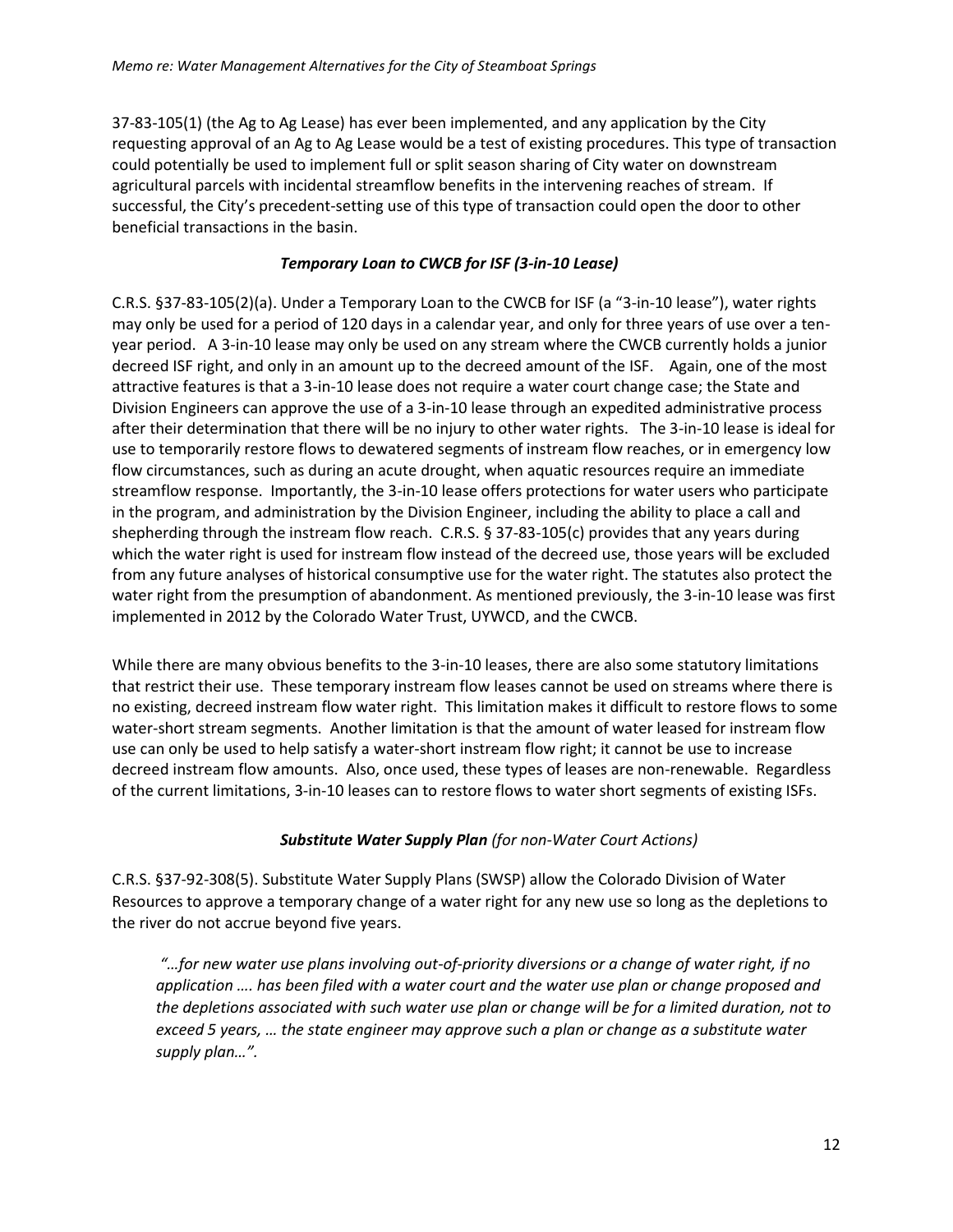For example, an irrigation water right may be temporarily changed to instream flow use or other uses by means of the SWSP administrative approval process, without going to water court. The approval is limited to one year, but the plan can be renewed for up to 5 years by following the same application process. As with other temporary transactions, the SWSP process requires public notice and engineering to demonstrate non-injury.

A SWSP could provide opportunities for habitat or instream flow improvements or allow the City to test different water management scenarios prior to considering a permanent change of water rights. The SWSP tool has been in place for many years, and is commonly used by water right owners to effect a change of water rights while considering a permanent application or waiting for a pending application to be decreed. The SWSP tool can protect historical consumptive use of water rights by continued consumptive use. If the water rights are used under an SWSP for instream flow use, the statutes provide additional protections against abandonment under 37-92-103(2)(b)(VI). Recent case law has also reaffirmed the protections for historical consumptive use.<sup>7</sup>

The CWCB has operated SWSPs for instream flow use on the Slate River near Crested Butte and on the Alamosa River awaiting decrees in permanent change cases under 308(4). However, to the best of our knowledge, the tool provided by sub-section 5 has not been used for flow restoration purposes.

Use of a SWSP for flow restoration purposes has advantages over a 3-in-10 because no underlying instream flow is required, and a SWSP could be used to improve flows over an existing instream flow, if one is present. This tool would, however, require a full two-board meeting process with the CWCB, whereas a 3-in-10 lease uses an expedited one-board meeting process.

### *Interruptible Water Supply Agreements (IWSA)*

C.R.S. §37-92-309. Interruptible Water Supply Agreements allow one water right owner to transfer the historical consumptive use to another type or place of use on a temporary basis. For example, the consumptive use portion of an irrigation water right may be temporarily transferred downstream to municipal or instream flow use, upon a showing of non-injury, and provide incidental instream flow benefits to a water short stream segment.

As with the SWSP tool, an IWSA could provide opportunities for habitat or instream flow improvements by temporarily changing water rights to a downstream use, and also serve as a pilot project when considering a more permanent transaction. The IWSA tool requires public notice and proof of noninjury prior to approval, and the statute specifically requires a "detailed report prepared by a professional engineer evaluating historical consumptive use, return flows and the potential for material injury to other water rights…and that proposed conditions to prevent such injury." The IWSA tool provides the same water right protections afforded the SWSP and other temporary tools. An IWSA

 $\overline{\phantom{a}}$ 

*<sup>7</sup> "By enacting these statutes, the General Assembly has authorized short-term changes that do not penalize the appropriator in any subsequent change of water right proceeding. The methodology for calculating historic consumptive use of the water rights over a representative period of time for a permanent change will not count or discount the years of authorized temporary use. The legislature clearly intended to promote flexibility in the administration of water rights, especially in the circumstances of temporarily transferring water from agricultural use to municipal use on a contract basis. It did not intend to penalize owners of*  decreed appropriations for properly taking advantage of these statutes according to their terms." ISG, LLC v. Arkansas Valley *Ditch Ass'n, 120 P.3d 724, 734 (Colo. 2005).*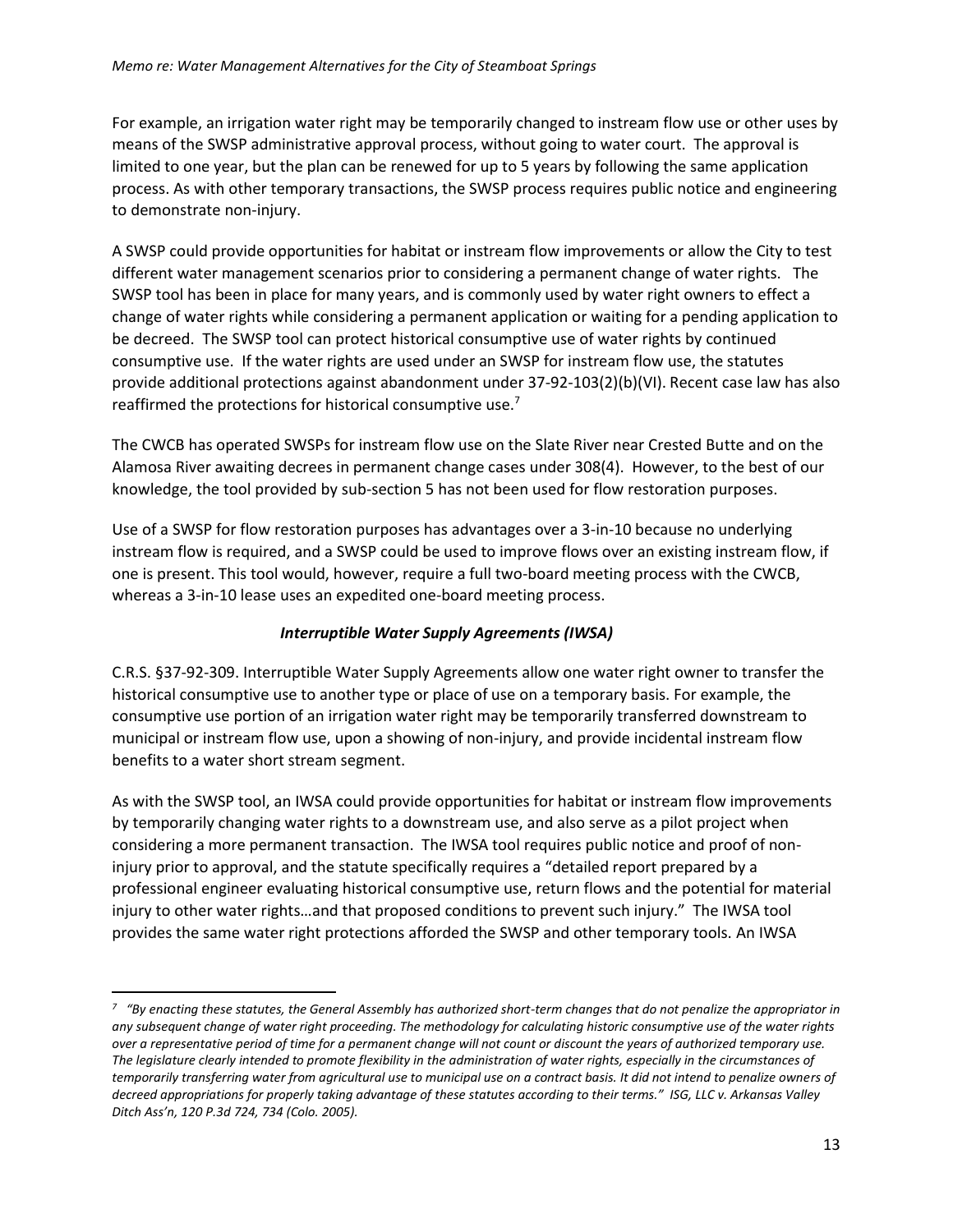cannot be exercised for more than 3 years in a 10 year period, but may be renewed 2 additional times subject to the same application procedures.

The IWSA is a relatively new tool that was created in 2003 to maximize beneficial use of water resources without the need for a water court change. It is unclear how exactly this statue could be interpreted; therefore, any use by the City would likely serve as the test case for this particular tool. Both the SWSP and the IWSA require more detailed applications than the 3-in-10 lease, but are less expensive than water court.

As with the SWSP, an IWSA is not bound by the existing instream flow requirement imposed for the 3-in-10 lease; unlike the SWSP, an IWSA approval can operate for a longer period of time.

#### *Water Conservation Program*

C.R.S. §37-92-305(3)(c)(II). In 2013, the Colorado General Assembly passed Senate Bill 19, a measure designed to promote water conservation by offering water rights owners "safe harbor" when they decrease or curtail consumptive uses of water under qualifying government sponsored water conservation programs. The protections afforded by this legislation require the water courts to exclude from any future historical use calculations any years the water right was used in an approved conservation program. Although the legislation does not provide any legal protection for (i.e. administration by the Division Engineer, such as the ability to place a call or shepherding past downstream headgates) for flows resulting from suspended or reduced diversions, this tool has been used successfully to restore streamflow to segments of streams between diversions. In addition to the protections related to quantification, §37-92-103(2) provides protection against abandonment. Under SB13‐19, use of this tool was limited to use in Water Divisions 4, 5, and 6; however, in 2017, HB17‐1233 extended use of this tool to Water Divisions 1-6.

#### *Strategic Retirement of Water Right*

Under certain circumstances, it could prove beneficial to retire an existing water right in order to restore streamflow or create instream flow benefits. On three separate streams located in Water Divisions 1, 5 and 7, water right owners have retired irrigation rights instead of filing a change of water right application in order benefit instream flows. In each case, there were no intervening priorities between the retired water right and the instream flow water right priority, and therefore, the strategic retirement could provide incidental benefits to the CWCB's decreed water right. The retirement was accomplished by motion and order from the water court, and saved both parties the engineering and legal expenses of a full change of water right proceeding. While this particular tool has geographical and administrative constraints, it nonetheless can be of great value if the factual conditions support its use. The Water Trust does not recommend this tool for pre-Colorado River Compact water rights.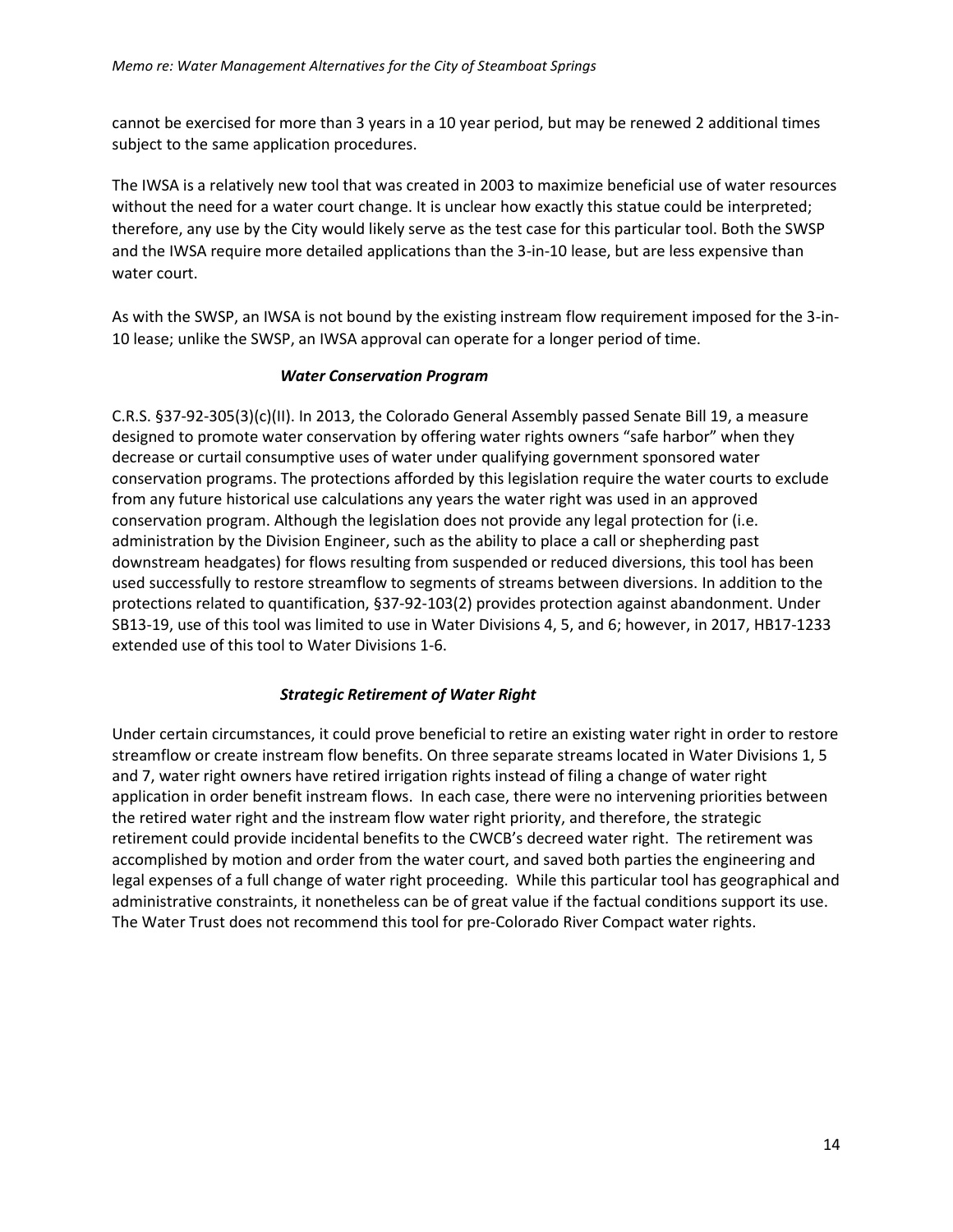# **Alternative Water Management Opportunities for the City of Steamboat Springs' Identified Water Rights**

The City of Steamboat Springs owns a diverse water right portfolio including water rights decreed for irrigation, municipal, augmentation, and numerous other uses. The City initially identified certain water rights and one contractual right to use stored water ("Identified Water Rights") for consideration. This section generally summarizes the potential opportunities for streamflow restoration using the City's Identified Water Rights. Each opportunity would require additional feasibility analysis to determine its viability.

### **Yampa River**

The City owns direct flow water rights that divert from the Yampa River between Lake Catamount Reservoir and the WWTP in addition to a contractual right to use water stored in Stagecoach Reservoir. These water rights are decreed primarily for irrigation and municipal, while some water rights also have decreed uses including industrial, recreation, and augmentation.

#### **Stagecoach Reservoir Contract**

The City currently has a contract with UYWCD for 552 acre-feet of water in Stagecoach Reservoir. Opportunities related to the Stagecoach Reservoir contract include releasing water for non-consumptive municipal uses through Steamboat to the WWTP for water quality improvement and, if administratively tenable, for the RICD water right located in the City.

### **South Yampa Valley Water Rights**

The City's South Valley water rights include water rights decreed for irrigation at the City's Legacy Ranch, a water right related to a former gravel mining operation, and water rights used for wetland mitigation. Opportunities related to the operation of the City's water rights in the South Yampa Valley include efficiency projects, operational modifications to diversions, and the potential for a long term ISF lease with the CWCB. Any long term ISF lease would require appropriate input from water right owners in shared ditches, and would allow the CWCB to preserve and/or improve the natural environment to a reasonable degree.

#### **City Reach Water Rights**

Between the Yampa River's confluence with Fish Creek and the City's WWTP, the City owns water rights that are decreed for irrigation, municipal, domestic, recreational, and other uses. The opportunities associated with these water rights may include diversion structure upgrades and/or efficiency upgrades that may benefit water quality and streamflow downstream of the Yampa River's confluence with Fish Creek.